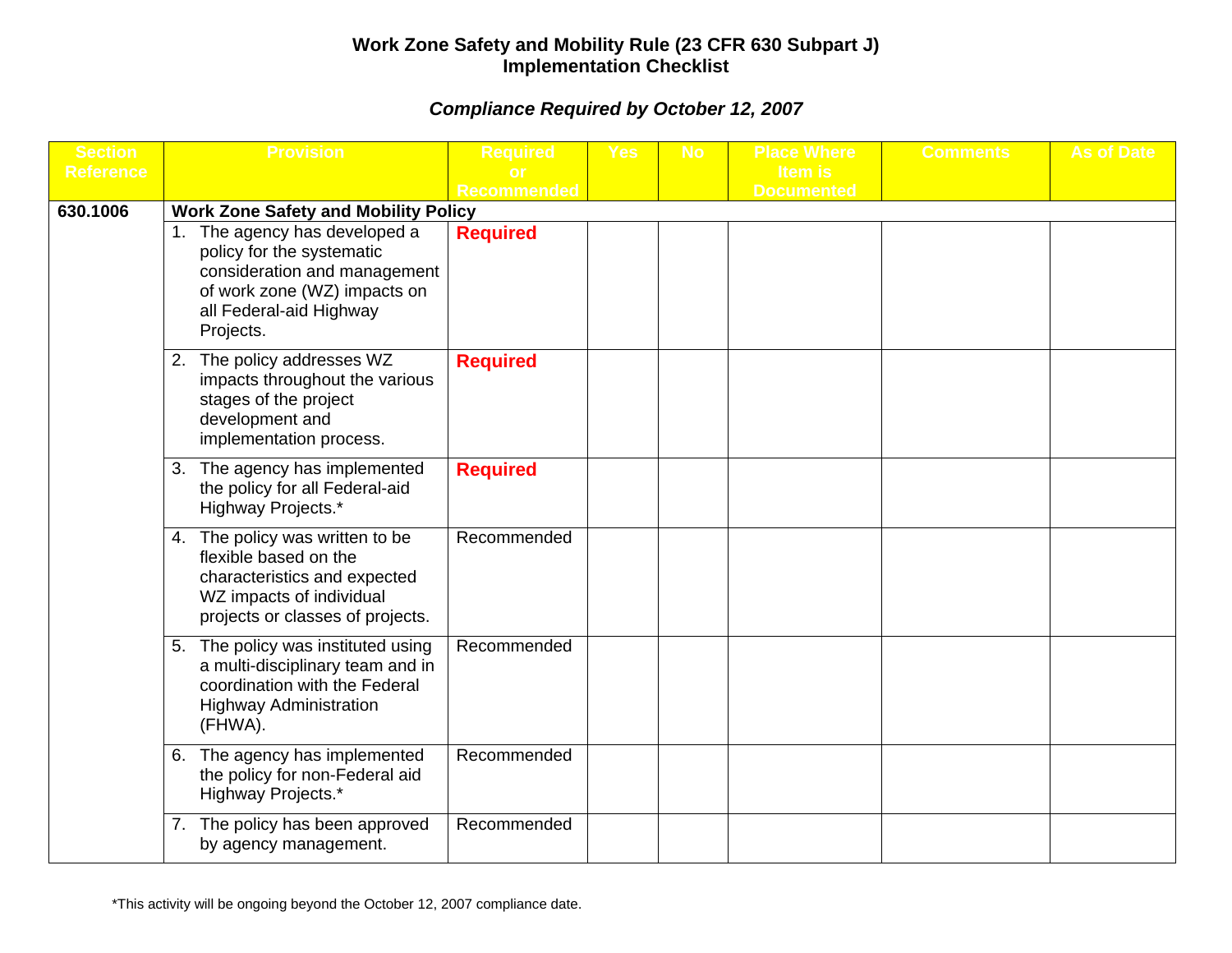| <b>Section</b>   | <b>Provision</b>                                                                                                                                                                                         | <b>Required</b>                     | Yes | <b>No</b> | <b>Place Where</b> | <b>Comments</b> | <b>As of Date</b> |
|------------------|----------------------------------------------------------------------------------------------------------------------------------------------------------------------------------------------------------|-------------------------------------|-----|-----------|--------------------|-----------------|-------------------|
| <b>Reference</b> |                                                                                                                                                                                                          |                                     |     |           | <b>Item is</b>     |                 |                   |
|                  |                                                                                                                                                                                                          | <b>Recommended</b>                  |     |           | <b>Documented</b>  |                 |                   |
| 630.1008(b)      | State Level Processes and Procedures - Work Zone Assessment and Management Procedures                                                                                                                    |                                     |     |           |                    |                 |                   |
|                  | 8. The agency has developed and<br>implemented systematic<br>procedures to assess and<br>manage the WZ impacts of<br>projects.                                                                           | Recommended                         |     |           |                    |                 |                   |
|                  | If the agency has developed<br>9.<br>systematic procedures to<br>assess and manage WZ<br>impacts, the scope of these<br>procedures is based on the<br>characteristics of projects or<br>project-classes. | <b>Required (if</b><br>#8 was done) |     |           |                    |                 |                   |
| 630.1008(c)      | State Level Processes and Procedures - Use of Work Zone Data <sup>1</sup>                                                                                                                                |                                     |     |           |                    |                 |                   |
|                  | 10. The agency is using WZ data<br>at the project level <sup>2</sup> to manage<br>WZ impacts for specific<br>projects during<br>implementation.*                                                         | <b>Required</b>                     |     |           |                    |                 |                   |
|                  | This data includes:                                                                                                                                                                                      |                                     |     |           |                    |                 |                   |
|                  | 10a. Operational data.                                                                                                                                                                                   | <b>Required</b>                     |     |           |                    |                 |                   |
|                  | 10b. WZ crash data.                                                                                                                                                                                      | <b>Required</b>                     |     |           |                    |                 |                   |
|                  | 10c. Field observations.                                                                                                                                                                                 | <b>Required</b>                     |     |           |                    |                 |                   |

<sup>&</sup>lt;sup>1</sup> The Rule does not require the reporting or submission of WZ data.<br><sup>2</sup> At the project-level, the Rule requires agencies to use field observations, available work zone crash data, and operational information to manage wo impacts for specific projects during implementation.

<sup>\*</sup>This activity will be ongoing beyond the October 12, 2007 compliance date.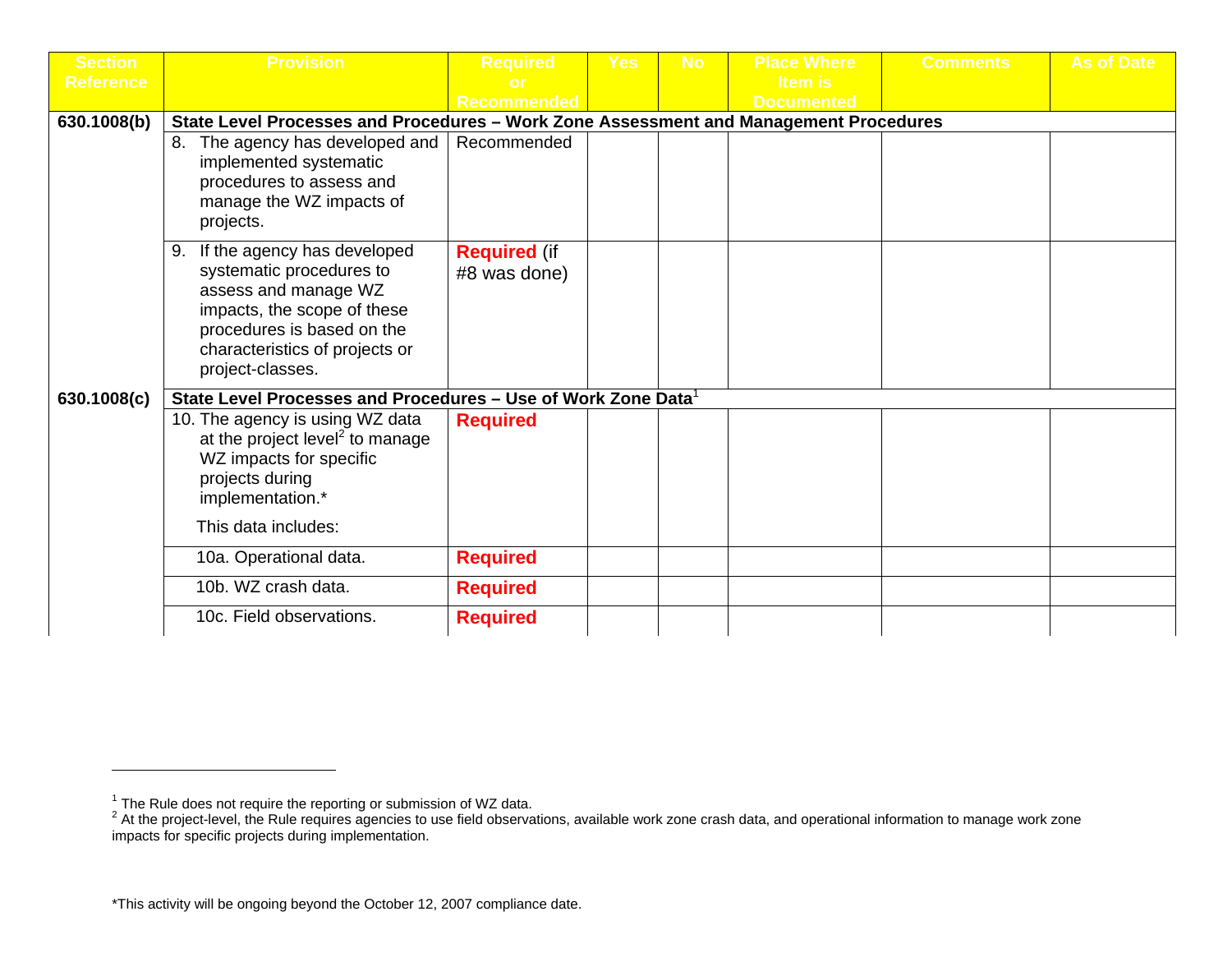| <b>Section</b>   | <b>Provision</b>                                                                                                                                                                                                 | <b>Required</b>    | Yes | <b>No</b> | <b>Place Where</b>                  | <b>Comments</b> | <b>As of Date</b> |
|------------------|------------------------------------------------------------------------------------------------------------------------------------------------------------------------------------------------------------------|--------------------|-----|-----------|-------------------------------------|-----------------|-------------------|
| <b>Reference</b> |                                                                                                                                                                                                                  | <b>Recommended</b> |     |           | <b>Item is</b><br><b>Documented</b> |                 |                   |
|                  | 11. The agency is using WZ data<br>at the process level <sup>3</sup> to improve<br>agency processes and<br>procedures to pursue the<br>improvement of overall WZ<br>safety and mobility.*<br>This data includes: | <b>Required</b>    |     |           |                                     |                 |                   |
|                  | 11a. WZ crash data from<br>multiple projects.                                                                                                                                                                    | <b>Required</b>    |     |           |                                     |                 |                   |
|                  | 11b. Operational data from<br>multiple projects.                                                                                                                                                                 | <b>Required</b>    |     |           |                                     |                 |                   |
|                  | 12. The agency is maintaining the<br>data and information resources<br>needed to support the use of<br>WZ data for the above<br>activities.*                                                                     | Recommended        |     |           |                                     |                 |                   |
| 630.1008(d)      | State Level Processes and Procedures - Implementation of Training                                                                                                                                                |                    |     |           |                                     |                 |                   |
|                  | 13. The agency has established requirements (who, what training is acceptable, how often) on appropriate training <sup>4</sup> for:                                                                              |                    |     |           |                                     |                 |                   |
|                  | 13a. Personnel involved in<br>development of WZ related<br>transportation management<br>and traffic control.*                                                                                                    | <b>Required</b>    |     |           |                                     |                 |                   |
|                  | 13b. Personnel involved in<br>design of WZ related<br>transportation management<br>and traffic control.*                                                                                                         | <b>Required</b>    |     |           |                                     |                 |                   |

 $^3$  At the process-level, the Rule requires agencies to continually pursue improvement of work zone safety and mobility by analyzing work zone crash and

operational data from multiple projects to improve agency processes and procedures.<br><sup>4</sup> Appropriate training is considered training that is relevant to the job decisions that each individual is required to make.

<sup>\*</sup>This activity will be ongoing beyond the October 12, 2007 compliance date.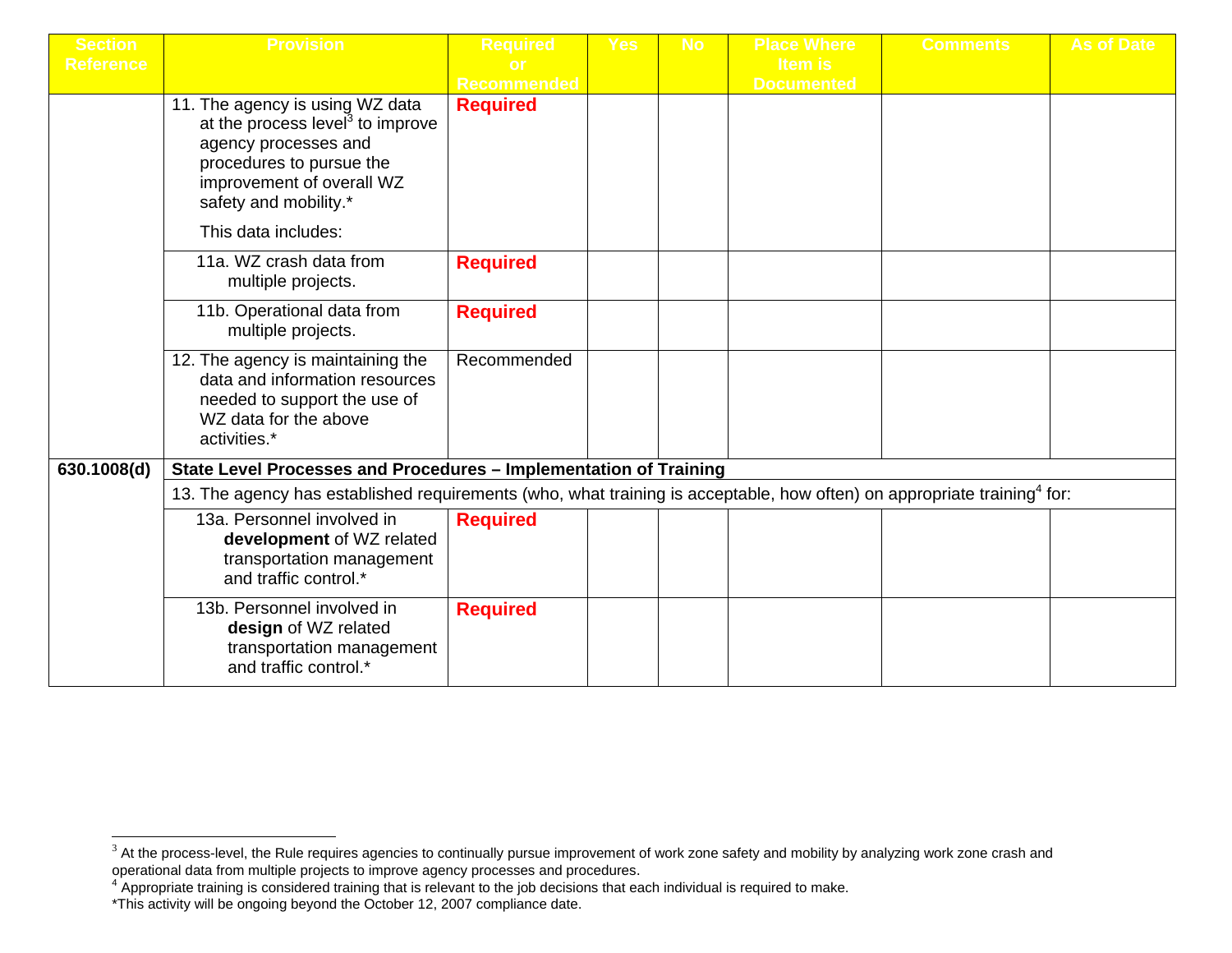| <b>Section</b>   | <b>Provision</b>                                                                                                                                                                                                  | <b>Required</b>    | <b>Yes</b> | <b>No</b> | <b>Place Where</b>           | <b>Comments</b> | <b>As of Date</b> |
|------------------|-------------------------------------------------------------------------------------------------------------------------------------------------------------------------------------------------------------------|--------------------|------------|-----------|------------------------------|-----------------|-------------------|
| <b>Reference</b> |                                                                                                                                                                                                                   | <b>Recommended</b> |            |           | Item is<br><b>Documented</b> |                 |                   |
|                  | 13c. Personnel involved in<br>implementation of WZ<br>related transportation<br>management and traffic<br>control.*                                                                                               | <b>Required</b>    |            |           |                              |                 |                   |
|                  | 13d. Personnel involved in<br>operation of WZ related<br>transportation management<br>and traffic control.*                                                                                                       | <b>Required</b>    |            |           |                              |                 |                   |
|                  | 13e. Personnel involved in<br>inspection of WZ related<br>transportation management<br>and traffic control.*                                                                                                      | <b>Required</b>    |            |           |                              |                 |                   |
|                  | 13f. Personnel involved in<br>enforcement of WZ related<br>transportation management<br>and traffic control.*                                                                                                     | <b>Required</b>    |            |           |                              |                 |                   |
|                  | 14. The agency requires periodic<br>training updates for the<br>personnel noted in item 13.<br>These periodic training updates<br>reflect changing industry<br>practices and agency<br>processes and procedures.* | <b>Required</b>    |            |           |                              |                 |                   |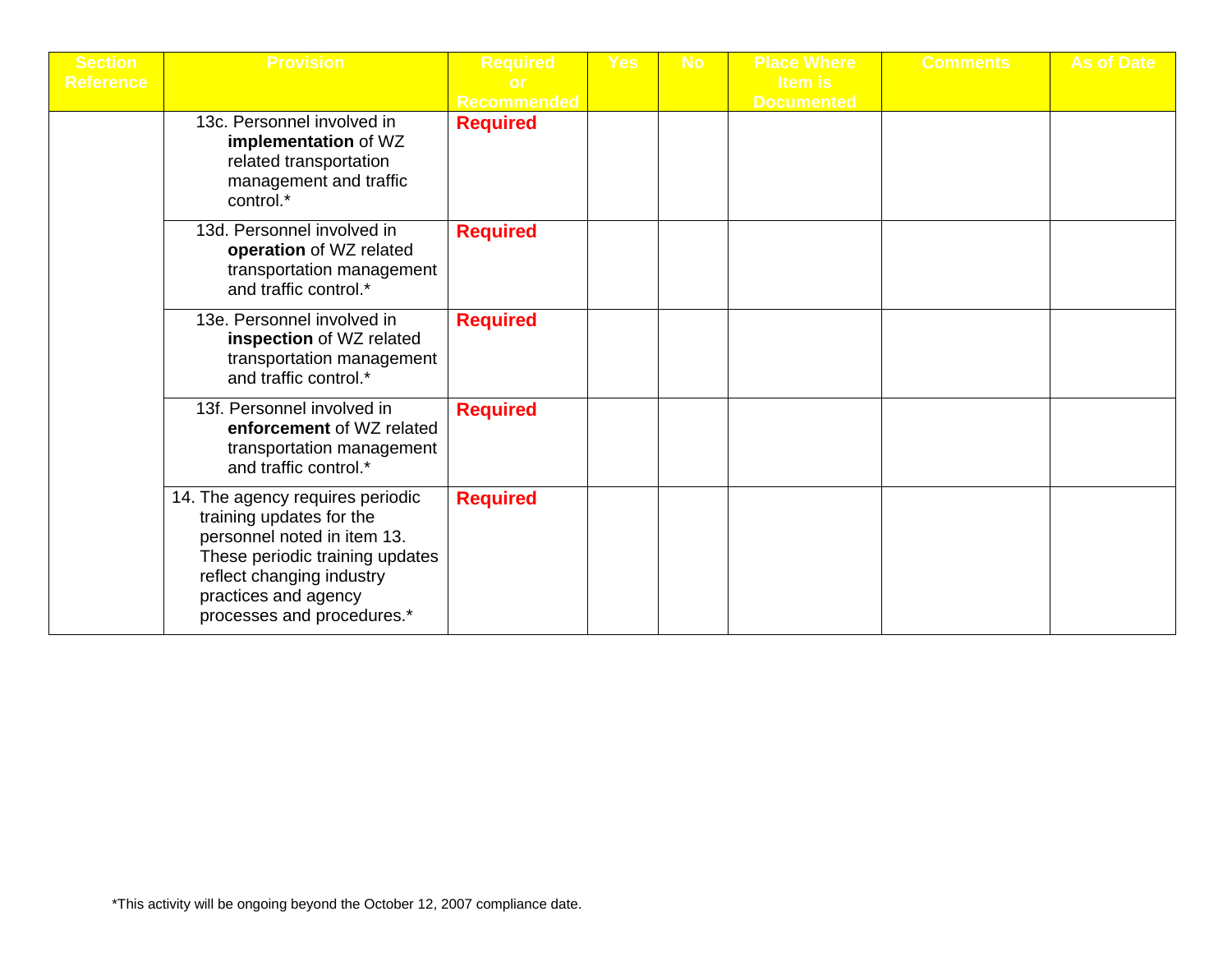| <b>Section</b>   | <b>Provision</b>                                                                                                                                                                                             | <b>Required</b> | <b>Yes</b> | <b>No</b> | <b>Place Where</b> | <b>Comments</b> | <b>As of Date</b> |
|------------------|--------------------------------------------------------------------------------------------------------------------------------------------------------------------------------------------------------------|-----------------|------------|-----------|--------------------|-----------------|-------------------|
| <b>Reference</b> |                                                                                                                                                                                                              |                 |            |           | Item is            |                 |                   |
|                  |                                                                                                                                                                                                              | Recommended     |            |           | <b>Documented</b>  |                 |                   |
| 630.1008(e)      | State Level Processes and Procedures - Work Zone Process Reviews                                                                                                                                             |                 |            |           |                    |                 |                   |
|                  | 15. The agency performs a<br>process review at least every 2<br>years to assess the<br>effectiveness of its WZ safety<br>and mobility procedures.*                                                           | <b>Required</b> |            |           |                    |                 |                   |
|                  | 16. The process review includes:<br>(select one) *                                                                                                                                                           | <b>Required</b> |            |           |                    |                 |                   |
|                  | 16a. WZ performance review<br>data is evaluated at the<br>agency level                                                                                                                                       |                 |            |           |                    |                 |                   |
|                  | 16b. Randomly selected<br>projects are reviewed<br>across their jurisdictions                                                                                                                                |                 |            |           |                    |                 |                   |
|                  | 16c. A combination of these<br>approaches.                                                                                                                                                                   |                 |            |           |                    |                 |                   |
|                  | 17. Appropriate personnel, who<br>represent the project<br>development stages and<br>different offices within the<br>agency, FHWA, and non-<br>agency stakeholders<br>participate in the process<br>reviews. | Recommended     |            |           |                    |                 |                   |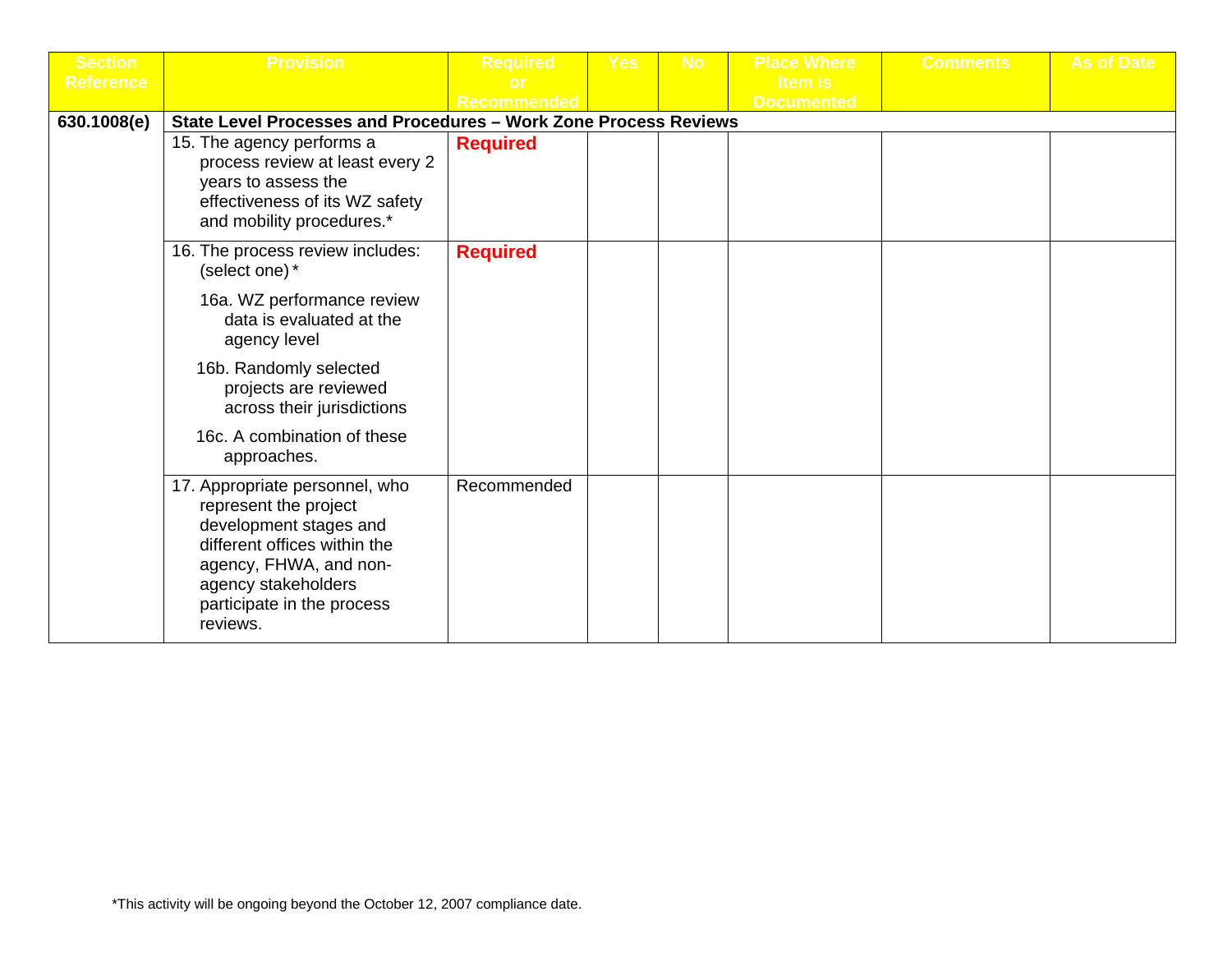| <b>Section</b>   | <b>Provision</b>                                                                                                                                                             | <b>Required</b>    | <b>Yes</b> | <b>No</b> | <b>Place Where</b> | <b>Comments</b> | As of Date |
|------------------|------------------------------------------------------------------------------------------------------------------------------------------------------------------------------|--------------------|------------|-----------|--------------------|-----------------|------------|
| <b>Reference</b> |                                                                                                                                                                              |                    |            |           | <b>Item is</b>     |                 |            |
|                  |                                                                                                                                                                              | <b>Recommended</b> |            |           | <b>Documented</b>  |                 |            |
| 630.1010         | <b>Significant Projects</b>                                                                                                                                                  |                    |            |           |                    |                 |            |
|                  | 18. The agency has defined<br>"significant projects" in<br>accordance with Section<br>630.1010 of the Rule.                                                                  | <b>Required</b>    |            |           |                    |                 |            |
|                  | 19. The agency has developed and<br>implemented a process to<br>identify upcoming projects that<br>are expected to be significant.*                                          | <b>Required</b>    |            |           |                    |                 |            |
|                  | 20. This identification of significant<br>projects is done as early as<br>possible in the project delivery<br>and development process, and<br>in cooperation with the FHWA.* | Recommended        |            |           |                    |                 |            |
| 630.1012         | <b>Project Level Procedures</b>                                                                                                                                              |                    |            |           |                    |                 |            |
|                  | 21. The agency has developed and<br>implemented a procedure to<br>develop a transportation<br>management plan (TMP) for<br>every Federal-aid highway<br>project.*            | <b>Required</b>    |            |           |                    |                 |            |
|                  | 22. For significant projects, the<br>TMP consists of: (all 3)                                                                                                                | <b>Required</b>    |            |           |                    |                 |            |
|                  | a) Temporary Traffic Control<br>(TTC) plan                                                                                                                                   |                    |            |           |                    |                 |            |
|                  | b) Transportation Operations<br>(TO) component, and                                                                                                                          |                    |            |           |                    |                 |            |
|                  | c) Public Information (PI)<br>component.*                                                                                                                                    |                    |            |           |                    |                 |            |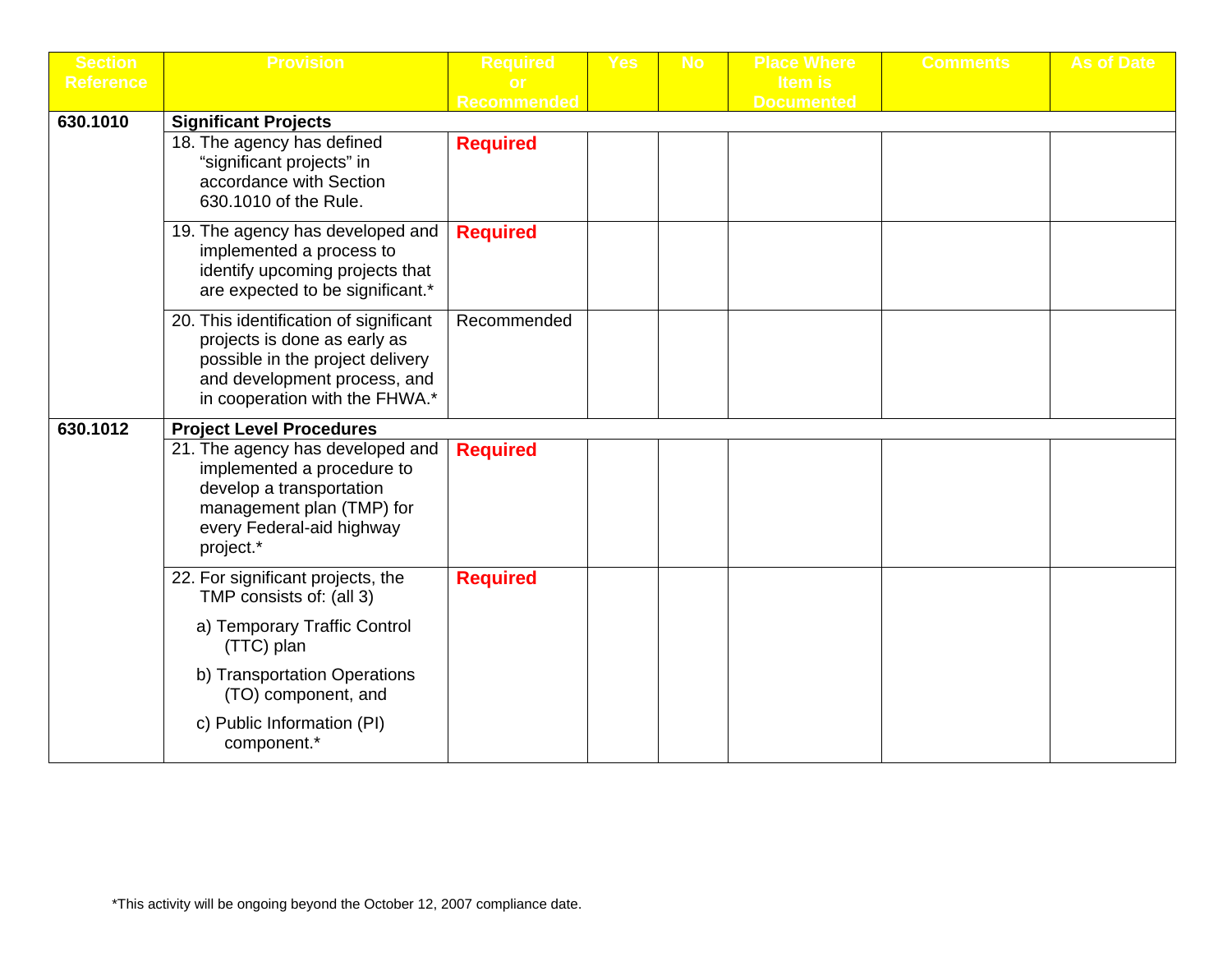| <b>Section</b><br><b>Reference</b> | <b>Provision</b>                                                                                                                                                                                                                                                                                                    | <b>Required</b><br><b>Recommended</b> | <b>Yes</b> | <b>No</b> | <b>Place Where</b><br><b>Item is</b><br><b>Documented</b> | <b>Comments</b> | <b>As of Date</b> |
|------------------------------------|---------------------------------------------------------------------------------------------------------------------------------------------------------------------------------------------------------------------------------------------------------------------------------------------------------------------|---------------------------------------|------------|-----------|-----------------------------------------------------------|-----------------|-------------------|
|                                    | 23. For projects that are not<br>classified as significant<br>projects, the TMP contains at<br>minimum a TTC plan. <sup>5*</sup>                                                                                                                                                                                    | <b>Required</b>                       |            |           |                                                           |                 |                   |
|                                    | 24. For all TMPs, the TTC plan is<br>consistent with Manual on<br><b>Uniform Traffic Control Devices</b><br>(MUTCD) Part 6 and with the<br>WZ hardware<br>recommendations in Chapter 9<br>of American Association of<br>State Highway and<br><b>Transportation Officials</b><br>(AASHTO) Roadside Design<br>Guide.* | <b>Required</b>                       |            |           |                                                           |                 |                   |
|                                    | 25. In developing and<br>implementing TTC plans for<br>projects, pre-existing roadside<br>safety hardware is maintained<br>at an equivalent or better level<br>than existed prior to project<br>implementation.*                                                                                                    | <b>Required</b>                       |            |           |                                                           |                 |                   |
|                                    | 26. The agency coordinates with<br>appropriate stakeholders when<br>developing TMPs.*                                                                                                                                                                                                                               | Recommended                           |            |           |                                                           |                 |                   |

 $^5$  The TTC plan may be incorporated in the TMP by reference (e.g., to elements in the MUTCD or approved standard agency plans or manuals), or may be specifically designed for an individual project.

<sup>\*</sup>This activity will be ongoing beyond the October 12, 2007 compliance date.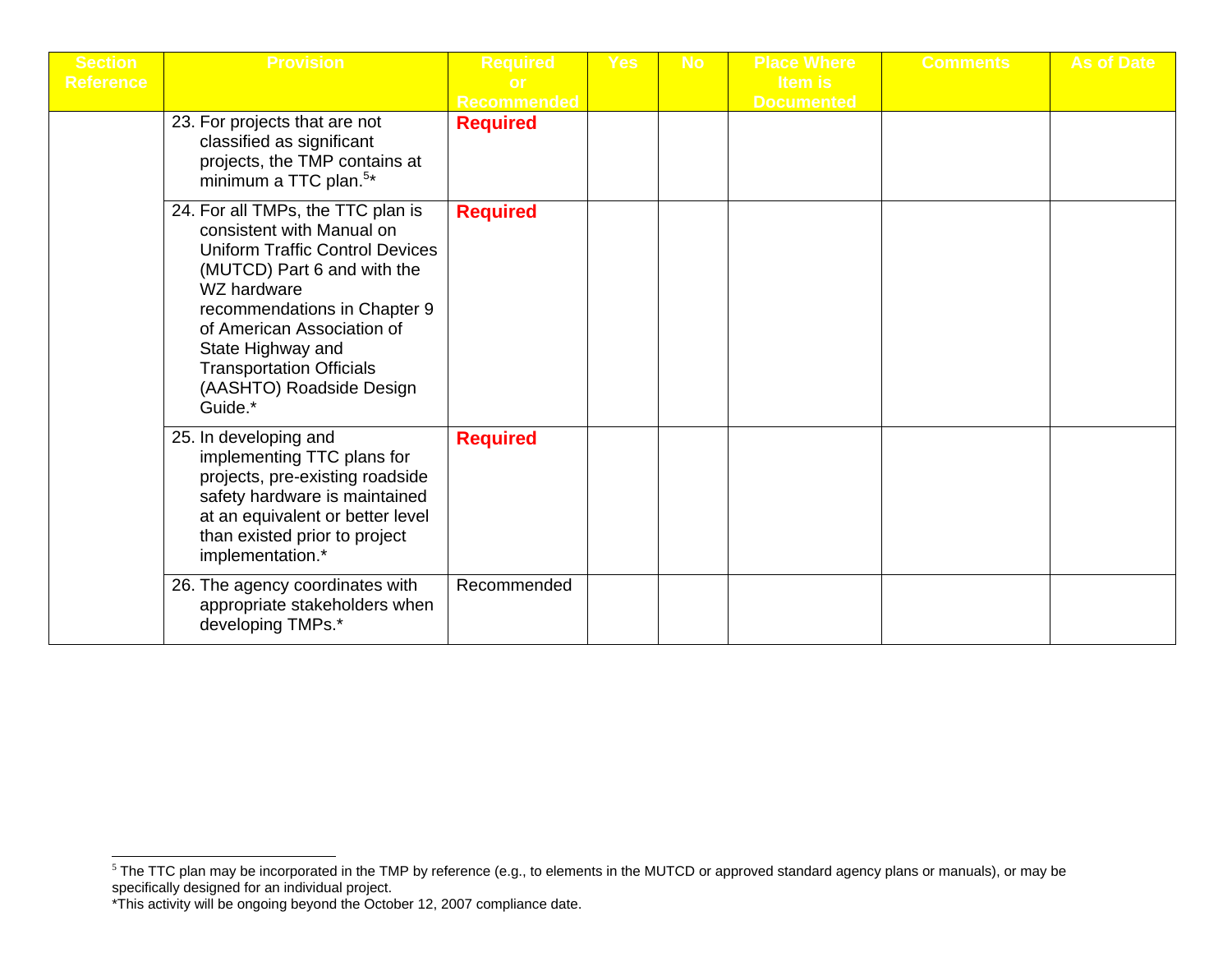| <b>Section</b>   | <b>Provision</b>                                                                                                                                                                                                                                                               | <b>Required</b>    | <b>Yes</b> | <b>No</b> | <b>Place Where</b> | <b>Comments</b> | <b>As of Date</b> |
|------------------|--------------------------------------------------------------------------------------------------------------------------------------------------------------------------------------------------------------------------------------------------------------------------------|--------------------|------------|-----------|--------------------|-----------------|-------------------|
| <b>Reference</b> |                                                                                                                                                                                                                                                                                |                    |            |           | <b>Item is</b>     |                 |                   |
|                  |                                                                                                                                                                                                                                                                                | <b>Recommended</b> |            |           | <b>Documented</b>  |                 |                   |
|                  | 27. The provisions for the TMP are<br>included in the project's Plans,<br>Specifications, and Estimates<br>(PS&Es). The PS&Es either<br>contain all the applicable<br>elements of an agency-<br>developed TMP, or include<br>provisions for a contractor to<br>develop a TMP.* | <b>Required</b>    |            |           |                    |                 |                   |
|                  | 28. The agency approves<br>contractor developed TMPs<br>prior to implementation of the<br>TMPs.*                                                                                                                                                                               | <b>Required</b>    |            |           |                    |                 |                   |
|                  | 29. Pay item provisions for<br>implementing TMPs are<br>included in PS&Es, either<br>through method-based (pay<br>items, lump sum, or<br>combination) or performance-<br>based specifications<br>(performance criteria and<br>standards).*                                     | <b>Required</b>    |            |           |                    |                 |                   |
|                  | 30. The agency and the contractor<br>both designate a trained<br>person (as defined in<br>630.1008(d)) at the project-<br>level who has the primary<br>responsibility and sufficient<br>authority for implementing the<br>TMP.*                                                | <b>Required</b>    |            |           |                    |                 |                   |